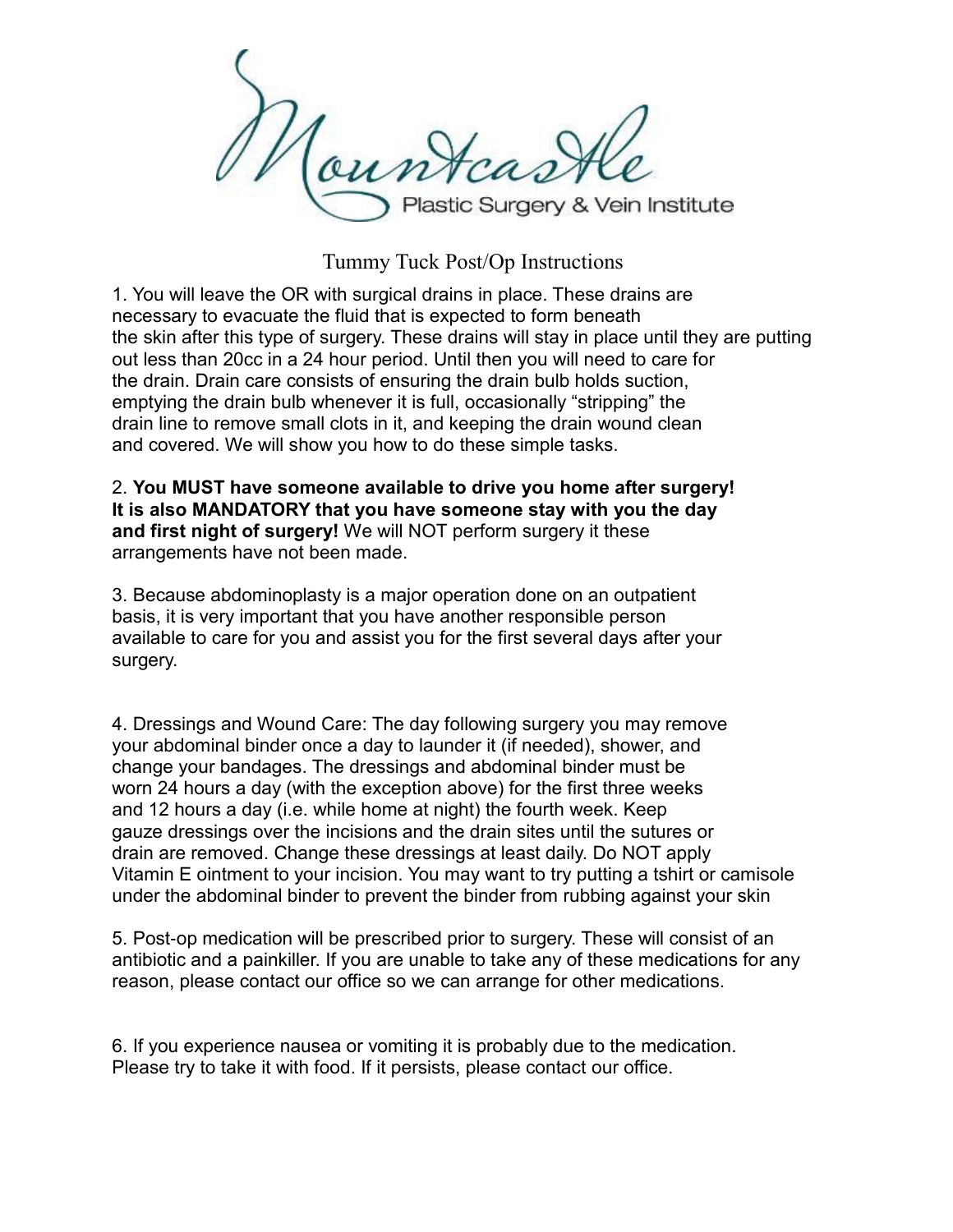7. Diet/meals are not restricted. Drink plenty of clear fluids. We recommend 8 glasses of water or fruit juice a day. Do not drink any alcohol for 48 hours and limit alcohol intake for the first week.

8. Pain pills can cause constipation, and we don't want you straining your abdomen. Therefore, if you feel you may be getting constipated, take a gentle laxative, such as Milk of Magnesia and add high fiber foods to your diet.

9. Menstrual irregularity (premature or delayed onset of monthly menstruation) is a common side effect of any significant surgery.

10. Slight temperature elevation during the first 48 hours after surgery is a natural consequence of the body's reaction to surgical trauma. There is Tylenol in your pain medication that should control mild fevers. Call us if your temperature goes higher than 101.5 degrees.

11. Bruising is variable from person to person. Any bruising that you experience should clear in one to three weeks.

12. ACTIVITY: Rest for the first 24 hours (but move your legs around frequently). Take it easy and avoid any strenuous activity for the first six weeks. You may resume "normal" activities, such as walking, shopping and light chores as tolerated. Don't drive until you are off your pain medication and have good lower body coordination—about a week for most people. Take a shower daily, but do not use a hot tub or Jacuzzi for two weeks. After four weeks you can do low impact aerobic activities (bicycle, stair-stepper, etc). No weight lifting, skiing, or high impact aerobics for two to three months. If you must lift any weight (such as a child or a box), draw the weight in close to the chest and lift with your legs, not your back or stomach.

13. Post-operative discomfort usually takes the form of deep muscle soreness and incisional pain. This pain largely resolves during the first week.

14. It is normal to have a lot of pulling or pinching sensations for weeks and sometimes months following surgery. The surgical area may turn very hard and feel numb. This is scar tissue and a part of the healing process. Please be patient.

15. You may experience a mild depression the first week after surgery. After this time your mood will improve after you see the swelling and bruising fade. Avoid sunning until the bruising has faded.

16. **DO NOT APPLY HEAT OR ICE TO THE SURGICAL AREAS** unless we instruct you to do so.